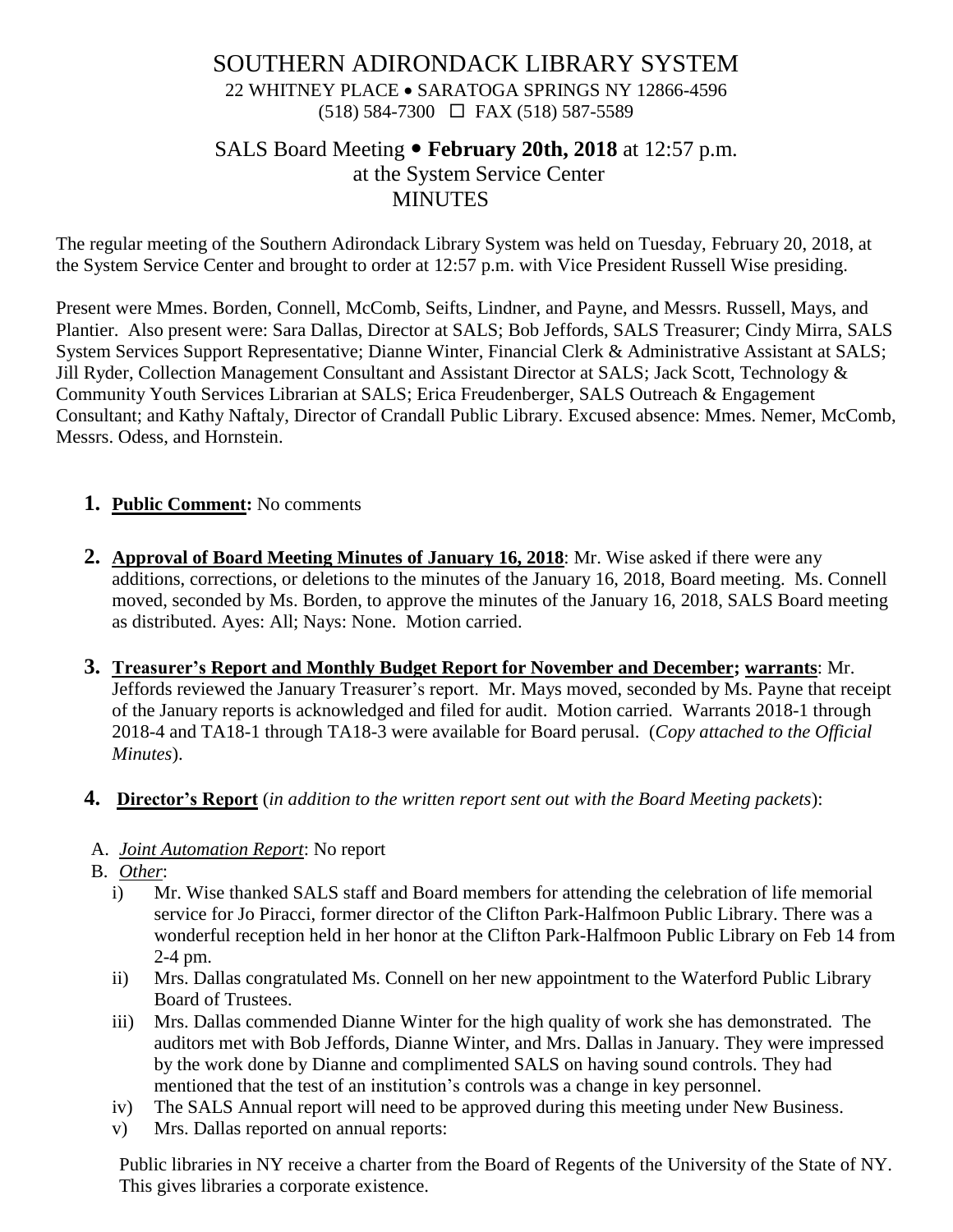Public libraries are registered with the Education Department. A library's registration demonstrates compliance with Education Department Regulations (8 New York code, Rules and Regulations (NYCRR) Section 90.2, which is Minimum Standards. A Library must maintain its registration to receive local and state public funding.

Included in the Commissioner's Regulations:

Every library board is required to approve and file an annual State Report with the NYS Library detailing library activities and finances. Compliance with the state established minimum standards is also reviewed in the annual report. Failure to file the annual report in a timely fashion may lead to the loss of state and local funding and could result in the closing of the library.

When the board approved annual report is submitted, the library board signs off on the following minimum standards:

- 1. Written board approved by-laws
- 2. A board-approved, written long range plan of service
- 3. An annual report to the community
- 4. Written policies for the operation of the library
- 5. A written budget proposal for presentation to funding authorities
- 6. Printed information describing the library's rules, hours, services, location and phone number
- 7. To periodically evaluate the effectiveness of the library's collection and services
- 8. Maintain hours of service based on the population served
- 9. Maintain a facility which meets community needs
- 10. Provide equipment and electronic connections to meet community needs
- 11. Employ a paid director with qualifications based on population served

This year, SALS sponsored an Annual Report Party. All member library directors and treasurers were invited. The purpose of the meeting was to work on the annual report and help answer questions. All attendees were asked to bring their library's plan of service and charter documents.

If a library does not meet minimum requirements, the SALS board will need to decide:

- a. Approve a variance
- b. Not approve a variance

The variance will be submitted to the Division of Library Development for approval. The variance will need to detail how the library will meet the minimum standard. There are two variance requests included in today's agenda.

SALS receives categorical aid to provide services to the correctional facilities in our service area. One of the stipulations for providing support library services is that the facility has a librarian on staff. Great Meadow Correctional Facility is currently without a librarian and service to the facility has been temporarily stopped. SALS staff is working to get all the library materials lent by SALS libraries back. If the effort is not successful, we will use correction aid to replace the materials. Currently, there are 65 items at the facility worth approximately \$1,700.00.

Mrs. Dallas encouraged the Board to join her on Library Advocacy Day, February 28<sup>th</sup>. The appointments have been made to meet with Legislators, and everyone is welcome to meet at SALS and carpool down to Albany. She thanked Cindy Mirra for her work to schedule all of the appointments. The Division of Library Development has forwarded the construction grants to DASNY. The Governor is considering making this grant funding adhere to the Minority and Woman-Owned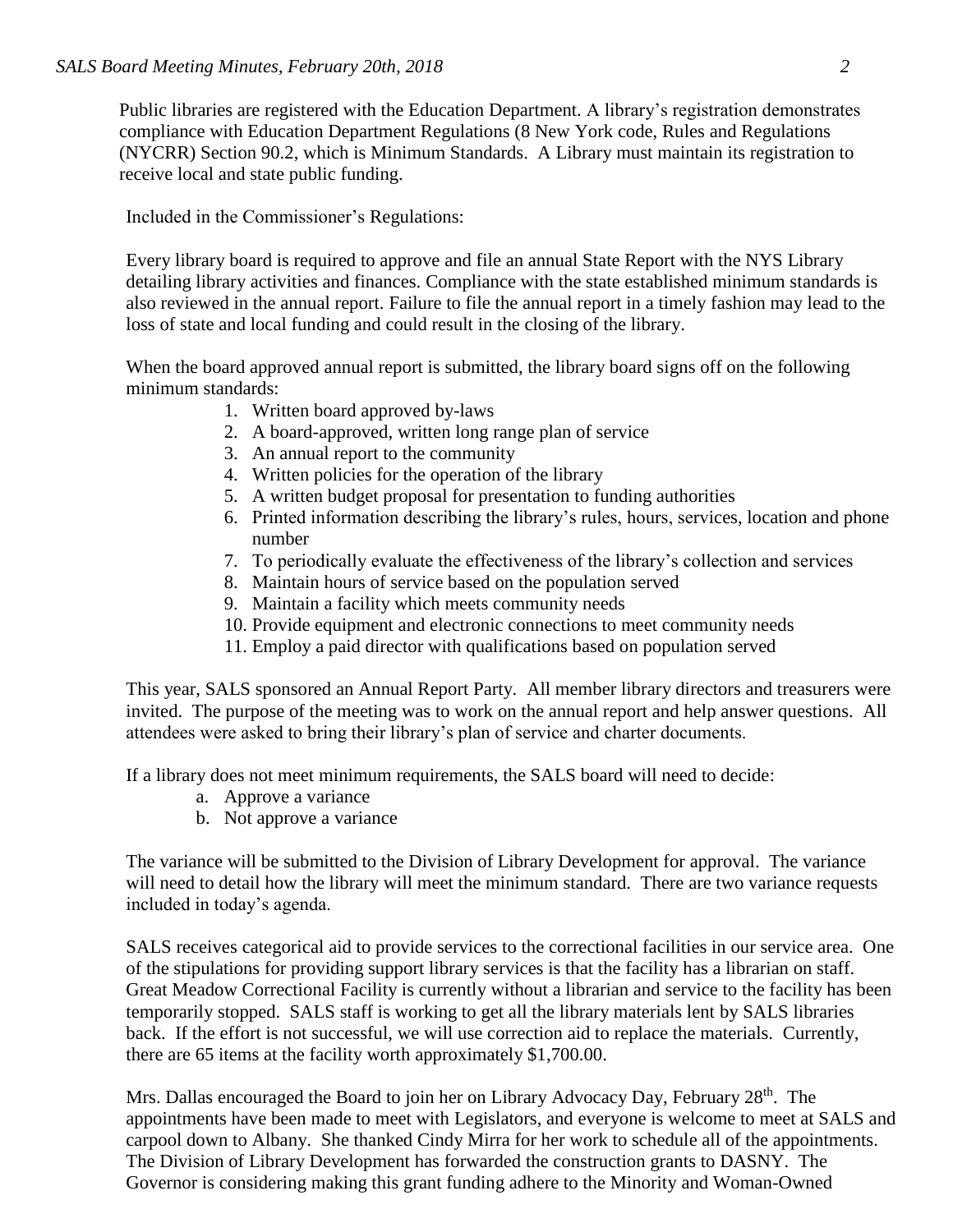*SALS Board Meeting Minutes, February 20th, 2018 3*

Business Enterprise (MWBE) Program. This could add another layer to the construction application process.

The SALS custodian will be out of work while he recuperates; TMI Cleaners will be cleaning the building twice a week.

Due to weather and overbooked Southwest Flights, Erica Freudenberger and Mrs. Dallas were unable to attend the ALA Midwinter meeting in Denver.

Jill Ryder will be attending the NYS RIPL Regional in Utica NY on April 18-19, 2018. The cost will be \$20 plus meals and hotel/parking for one night.

### 2. **Committee Reports**:

- A. *Audit & Finance*: Mr. Jeffords reported that Dianne Winter is doing a wonderful job. In the future, Mr. Jeffords will need to approve and sign Mrs. Dallas' credit card statements. The Management Representation Letter will be passed around for board members to view.
- B.*Building*: Mrs. Dallas reported that the electrical, ramp, railings and raised panel inserts are completed, and the staff is very happy. The LED lighting fixtures and bulbs have been ordered. It is possible that by the next board meeting the new lighting will be complete.
- C.*Bylaws Committee*: No report.
- D. *Central Library Aid and Services*: No report
- E.*County Aid Coordinators*: No report
- F. *Library Services:* Mrs. Dallas reported that Program of the Year and Trustee of the Year applications had been sent out to all member libraries.
- G. *Personnel*: No report
- H. *Trustee Nominating:* Mrs. Dallas reported that she has sent out an email asking for recommendations for a representative to serve on SALS Board to fill the Warren County vacancy.

## 3. **Unfinished Business:** None.

## 4. **New Business:**

- A. Ms. Connell moved, seconded by Ms. Borden, that the SALS 2018 NYS Annual Report be approved. Ayes: All; Nays: None. Motion carried.
- B. Ms. Payne moved, seconded by Ms. Connell, that the Post Star be designated as SALS official newspaper. Ayes: All; Nays: None. Motion carried.
- C. Ms. Borden moved, seconded by Ms. Lindner, that the updated credit card policy be approved. Ayes: All; Nays: None. Motion carried.
- D. Mr. Wise discussed the two Variance requests for the Stillwater Public Library. The first Variance (Commissioner's Regulation 7.8 8a) space. The Stillwater Library Board believes they will have an addition to the building completed within the next five years through diligent fund raising and a possible bond placed before the voters.

Mr. Mays moved, seconded by Ms. Connell, the variance request for Stillwater Public Library be approved. Motion carried.

The second Variance (Commissioner's Regulation 7.10 8c shelving) for the Stillwater Public Library. The Stillwater Public Library currently does not have adequate shelving. Ms. Borden moved, seconded by Ms. Payne, the variance request for Stillwater Public Library be approved. Motion carried.

E. Ms. Payne moved, seconded by Ms. Seifts, that the management representation letter be approved. Ayes: All; Nays: None. Motion carried.